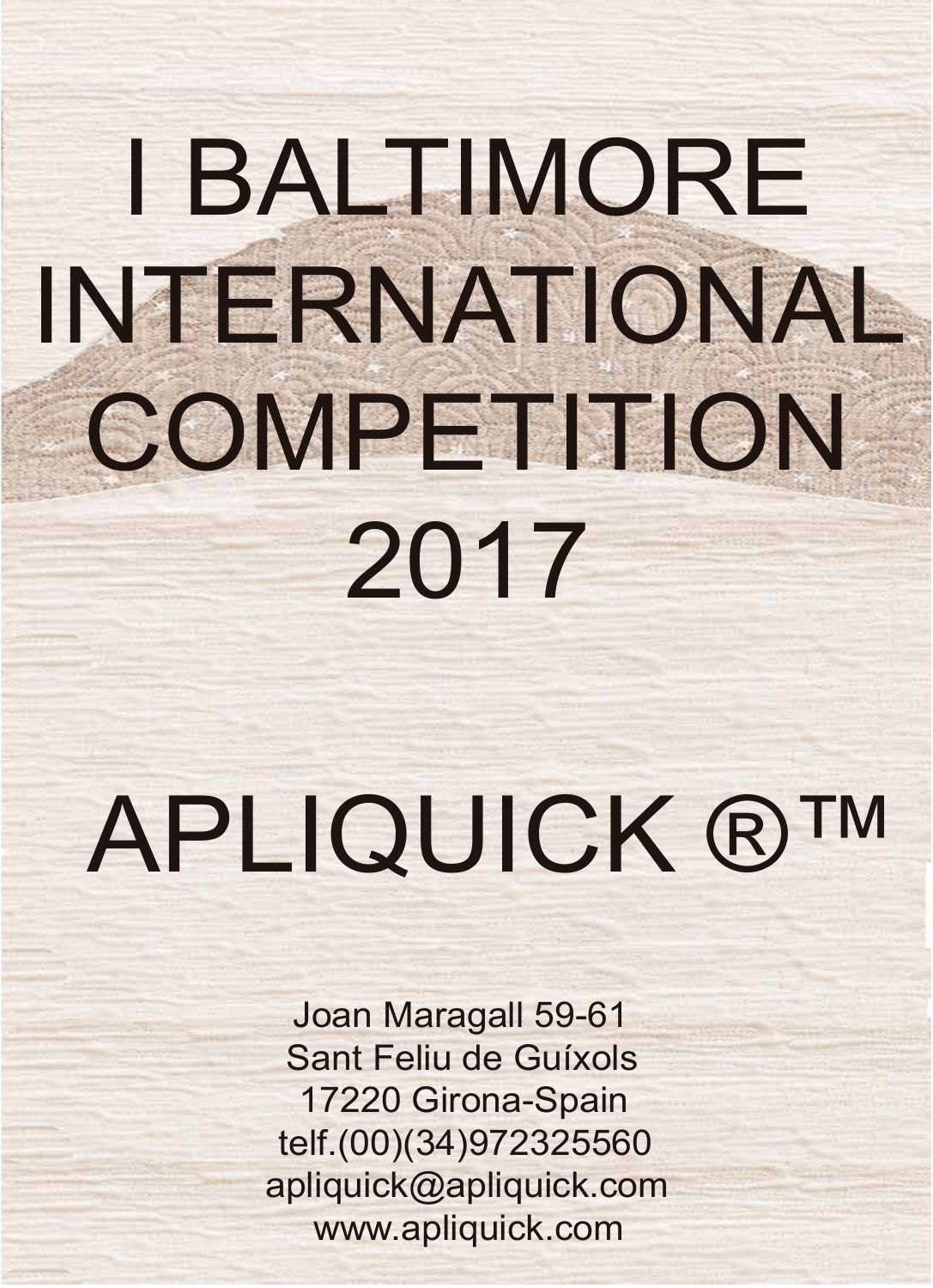### COMPETITION RULES

#### **APLIQUICK ®™**

1- Quilts must be carried out by APLIQUICK ®™ technique. **All quilts must have an application part of the different pieces carried out by APLIQUICK ®™; if they do not meet this requirement, they will be dismissed for this competition.** 

2- All competition quilts must be a Baltimore.

#### DESCRIPTION:

Baltimore quilt originated in Baltimore, Maryland in the 1840s. They have become one of the most popular styles of quilts and are still made today. These quilts are made up of a number of squares called blocks. Each block has been appliqué with a different design. The designs are often floral, but many other motifs are also used, such as buildings, flags, etc. Formerly they had a background of white or light and incorporate many primary colors such as reds, greens and blues. Currently, in the background are used all kind of colors.

3- Quilt sizes: Width between 125-250cm. Length between 150-300cm.

4- The quilt must be carried out between the years 2012-2016 (considering that prior to this date was not possible to use the APLIQUICK ®™ technique).

#### **Quilt definition:**

Traditionally the quilt structure has three completed layers, in this case it has to meet this requirement. These layers must be joined together by stitches, by quilting either by hand or by machine, or both.

5- The quilt must have an 8-10 cm. (3 "1/4-4") sleeve in the top of the back of the quilt stitched securely. They must begin and end about 3.5 cm (1 "1/4) of the side edge. The quilt should have a fabric label with the name of the author of the quilt, address, telephone number, title, size and number of the selected work, which will be provided by APLIQUICK ®™, stitched into the inferior right corner in the back of the work.

6- Quilts must be in excellent conditions. The incomplete, worn or dirty ones do not qualify for entry. They must be a single unit and can not be framed with wood, metal, etc.

7- Each participant may participate with a maximum of 2 works, knowing that only one will be selected. You will need to complete a registration form for each work.

8- Each registration form must be send to apliquick@apliquick.com together with:

- -1 digital image of an overview
- -1 digital image of a specific detail of the quilt.

Images must be of high quality, high resolution, 300 ppp minimum and JPEG format – well lit and on a black or white background, original colors – no alteration.

Register your image as follows: <nameq\_quilt title>, in the overview image <named\_quilt title>, in the detail image

The preselection jury will be based on those digital photographs; the quality of the images is essential! Any registration form improperly completed or received after the deadline will be automatically rejected.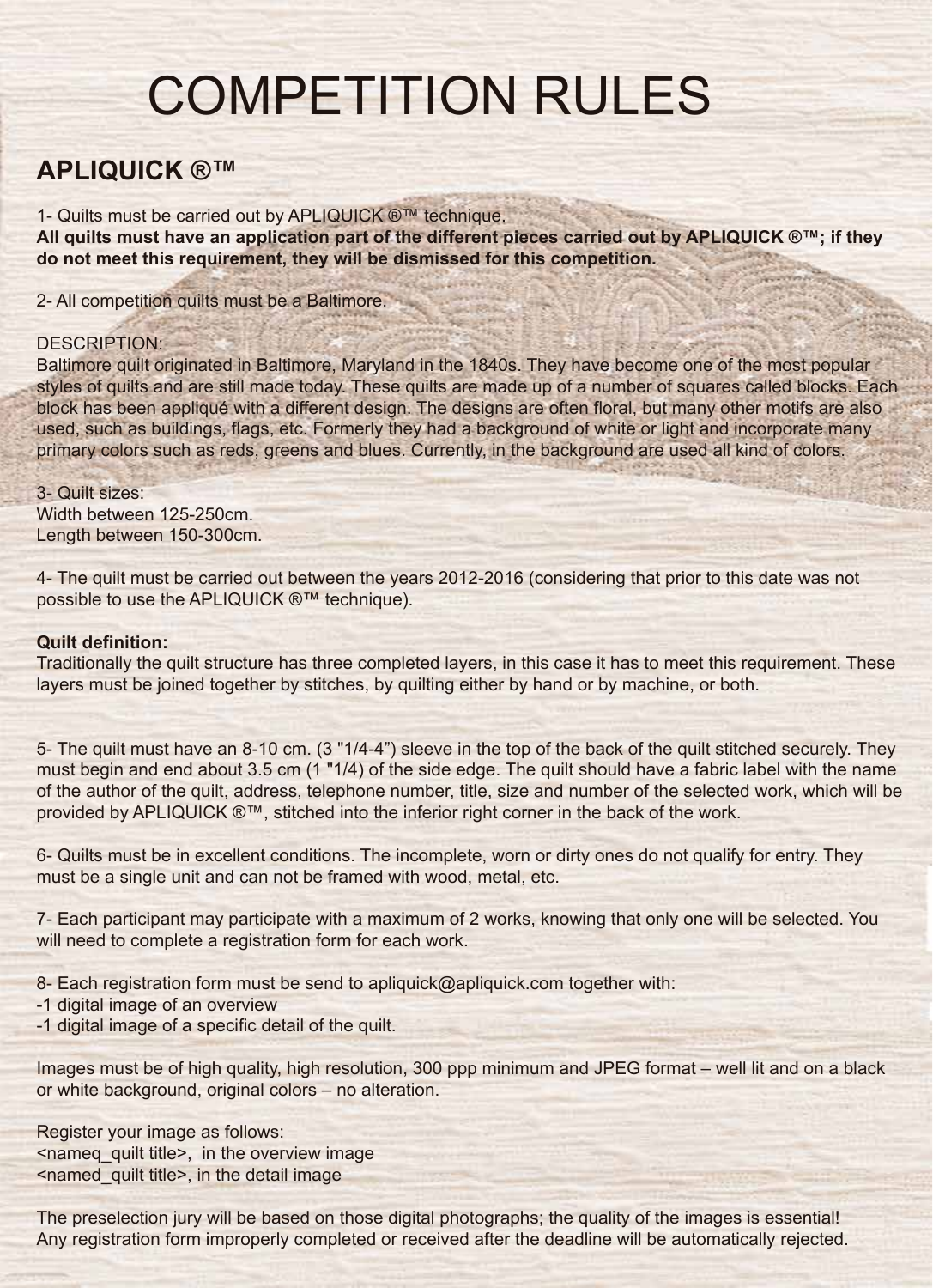9- Copyright permission

The artist preserves the quilt copyright.

Entry into the competition automatically grants copyright permission for the quilt image to be used for publication and the exposition advertising, including the use of appropriate sites and social networks.

10- Jury

The selection will be made by an international jury designated by the organizers.

The jury decisions will be unappealable. The jury reserves the right to reject any work that does not match the images presented previously.

The selection criteria of the jury are the following: the design, composition, technical quality and originality.

11- Shipping and insurance

Quilts will be insured as soon as they arrive and until they are forwarded (insurance during transport is not included).

Insurance during transportation will be charged to the participant.

The organizers are not liable for any damages to the works caused by faulty packaging.

If the author wants to ensure their quilts for over 1000  $\epsilon$ , she will have to pay a supplement of 50  $\epsilon$ , so that the quilt is assured for 3000 €. (This amount may be paid at our website).

12- Travel

The selected quilts will be exhibited elsewhere in France and abroad under the responsibility of the organizers.

13-Competition Schedule:

**1- Registration: from 1st to 20th of September 2017** 

**2- Registration deadline: 2017 September 20** 

**3- Jury selection and notification to finalists by mail: 2017 November 30**

**4- Quilt reception deadline: 2018 February 1**

**5-Prize award: 2018 May 19 at 16 p.m. in the exhibition hall of the APLIQUICK headquarters.**

14- Prizes

#### **"THE BEST", awarded by the APLIQUICK S.C. company: 3000 €**

 **APLIQUICK.S.C. nif: J55160923 C/Joan Maragall 59-61 17220 Sant Feliu de Guíxols-Girona (spain)**